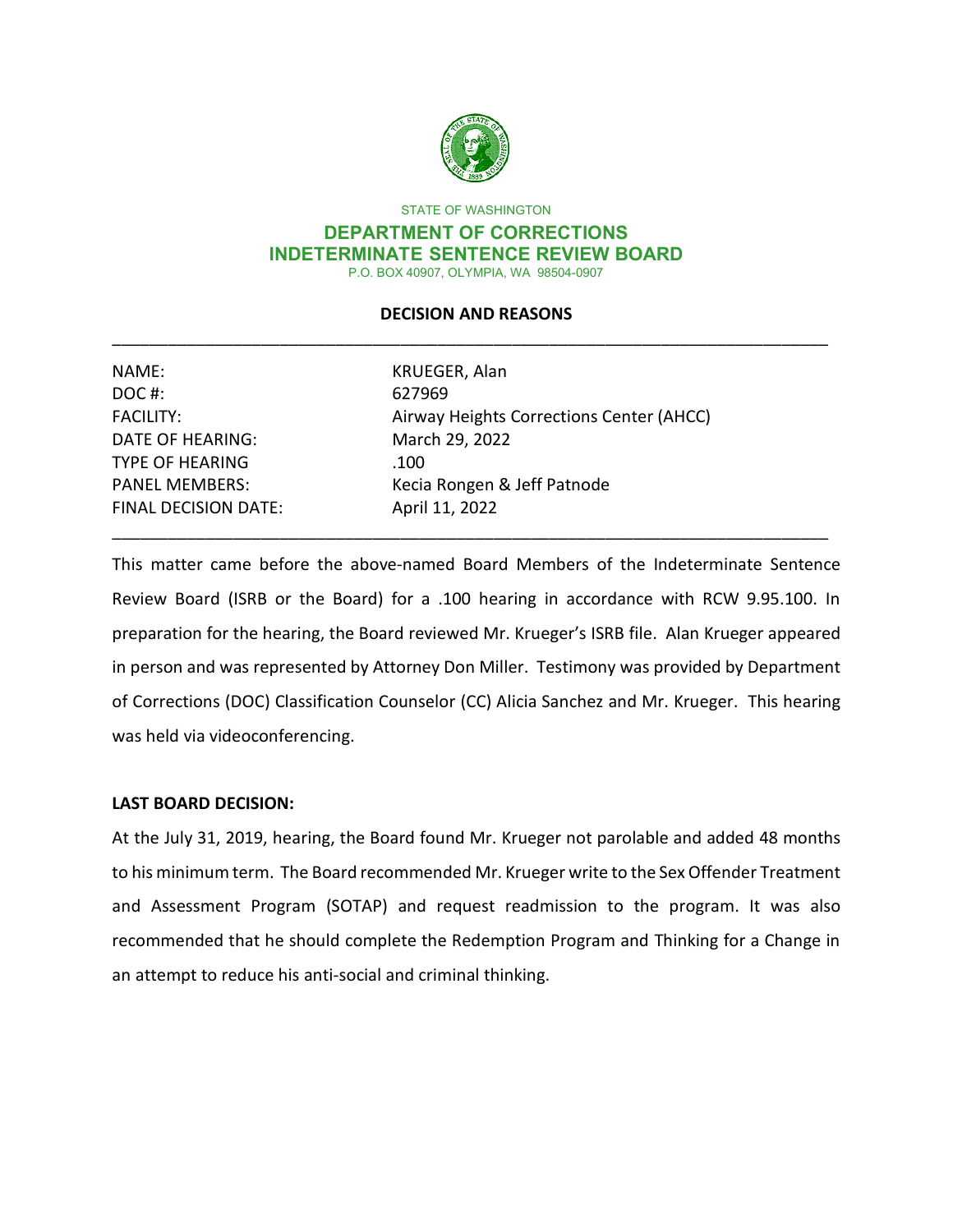#### **CURRENT BOARD DECISION:**

 and information considered by the Board, the Board finds that Mr. Krueger is not parolable and Based on the requirements of RCW 9.95.009(3) and RCW 9.95.100 and the totality of evidence adds 60 months to his minimum term.

### **NEXT ACTION:**

**Schedule a .100 hearing 120 days prior to his Parole Eligibility Release Date (PERD).** 

# **REASONS FOR DECISION:**

 **parolable for the following reasons: This was a deferred decision following a full Board discussion, using a structured decisionmaking framework that takes into consideration: the statistical estimate of risk, criminal history, parole/release history, ability to control behavior, responsivity to programming, demonstrated offender change, release planning, discordant information, and other case specific factors. Based on the requirements of RCW 9.95.100, the Board finds Mr. Krueger not** 

- **Mr. Krueger scores in the high range of psychopathy, "which suggests his risk for reoffending is high based upon the amount of psychopathy indicators present."**
- **Mr. Krueger scores in the moderate range on the SOTIPS, a measure intended to assess risk, treatment and supervision needs and progress among adult male sex offenders. He scores moderate-high on the Static 99-R and combined with the SOTIPS his risk is and he has high needs.**
- **Mr. Krueger's overall risk is moderate/high in terms of violent and/or sexual recidivism.**
- **Mr. Krueger has cognitive decline; however, he also has identified treatment needs that are unmet, suggesting that his age is not a mitigating factor.**
- **Mr. Krueger is not fully rehabilitated and a fit subject for release.**

### **RECOMMENDATIONS:**

It is suggested that Mr. Krueger remain infraction free and participate in whatever programming he can within his cognitive abilities.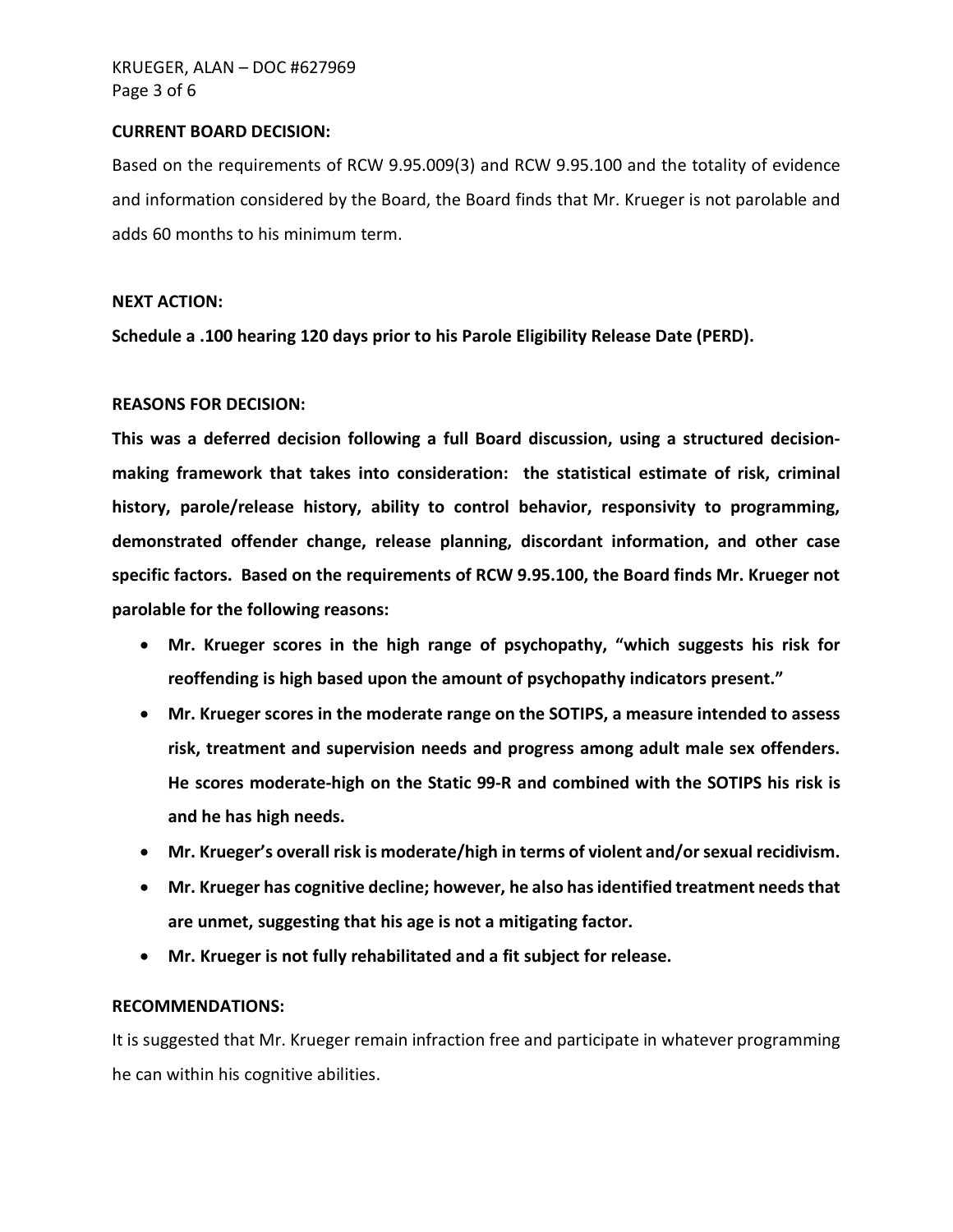#### **JURISDICTION:**

 Alan Krueger is under the jurisdiction of the Board on an October 6, 1980 conviction in Pend 1984. The minimum term was set at 132 months from a Sentencing Reform Act (SRA) range of 175 to 566 months. The statutory maximum term is Life. Mr. Krueger has served approximately Oreille County Cause #7491 for Murder in the Second Degree. The time start is February 25, 456 months (38 years) in prison and 0 days of jail time to date.

 Mr. Krueger was convicted of Rape in the Second Degree, Pend Oreille County Cause #7465 on October 6, 1980. This cause was concurrent with #4737. His current cause ran consecutive to this cause. Past convictions include Thurston County Cause #4737 for Carnal Knowledge, Count I, and Parole Violation, Count II, October 27, 1977.

#### **OFFENSE DESCRIPTION:**

 In 1979, Mr. Krueger met a 19-year-old unknown female victim at a bar and convinced her to give him a ride by promising to give her drugs. During the drive Mr. Krueger grabbed the victim and approximately one month later, she was not wearing a shirt and her pants had been pulled down. proceeded to strangle/suffocate her to death with his upper arm. He found a location to leave the victim's body, dragging her into the woods. When the victim's body was discovered **Mr. Krueger was on abscond status from supervision when this murder occurred.** 

#### **PRIOR CRIMINAL/RISK RELATED CONDUCT:**

#### **May 2, 1973 – Soliciting a Minor for Immoral Purposes, two counts, Pierce County**

 Mr. Krueger, age 21, broke into a home in his neighborhood with the intent of raping two teenage girls living there. However, he left prior to committing any sexual acts. He was sentenced to 90 days jail on each count, to run concurrently.

#### **November 7, 1973 – Carnal Knowledge, Thurston County Cause #C-4737**

 Krueger tied the girls up and blindfolded them. He later untied them and released one girl. He Mr. Krueger, age 21, picked up a 17-year-old girl and her friend while they were hitchhiking. Mr.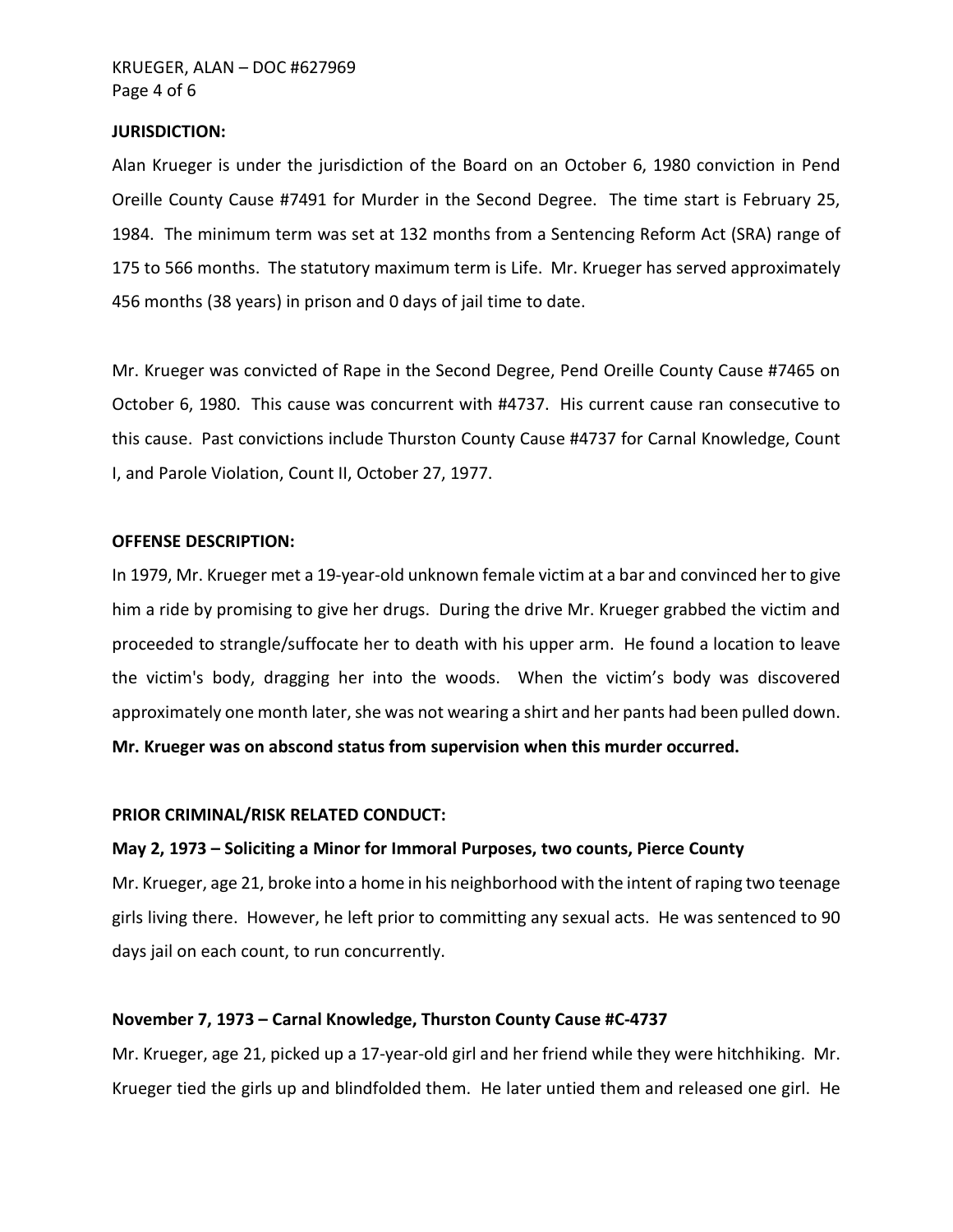drove the 17-year-old to a rural area and told her that "the syndicate" was going to kill her sister if the victim did not film a pornographic movie with him. Mr. Krueger told her that "the syndicate" had hidden cameras in his vehicle, and to "make it look good". He then proceeded to rape the victim in the back seat of his car. He released her and she realized the story that he had told her to convince her to have sex with him was not true and she contacted law enforcement. offense. However, his suspended sentence was later revoked after he absconded from Mr. Krueger was committed to the Sexual Psychopath Program at Western State Hospital on this supervision and a minimum five-year sentence was imposed.

State Hospital (WSH), he attempted to sexually assault another program participant's wife. The two ran into each other at a community college. Mr. Krueger asked the victim to smoke marijuana with him and she accepted. Mr. Krueger drove the victim to a secluded area and attempted to intimidate her into engaging in sexual activity. The victim was able to verbally Prior to absconding and while Mr. Krueger was still in the Sexual Psychopath Program at Western dissuade Mr. Krueger and later reported the incident to WSH treatment staff.

### **December 14, 1979 – Rape Second Degree. Pend Oreille County Cause #7465**

 Mr. Krueger (age 27) picked up an unknown 17-year-old female near her high school under the pretext of asking her to help deliver some narcotics. He then drove to a secluded area, following which he slapped the victim several times and directed her to perform oral sex on him. He forced her to an area off the road and forced the victim to perform fellatio. After the assault, Mr. Krueger apologized to the victim and drove her back to her school. The victim did not initially report the incident because she did not want her parents to know that the initial contact had involved drugs. However, when she learned of the disappearance of the current victim, she decided to inform police. Mr. Krueger was on abscond status when he committed this offense. Mr. Krueger was sentenced to 10 years confinement, to run concurrently with Thurston County Cause #C-4737.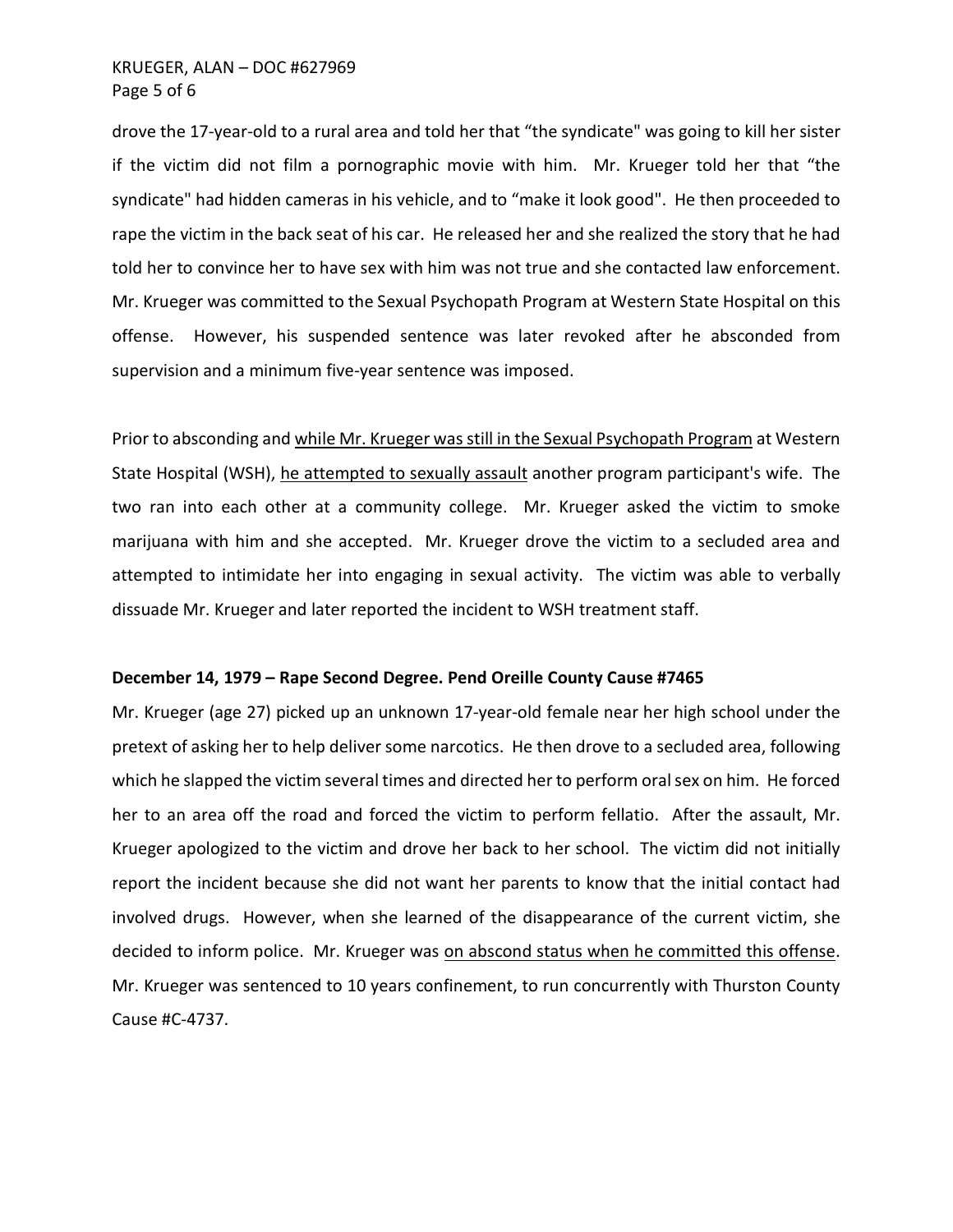# Page 6 of 6 KRUEGER, ALAN – DOC #627969

He admits he actually raped this victim and even recalled her name. The charge was later Mr. Krueger was also charged with Assault in the Second Degree under Pierce County Cause #56359 in November of 1979 while he was being prosecuted for Murder in Pend Oreille County. dismissed with prejudice due to a speedy trial violation.

 five additional rapes in the states of Washington, Idaho, and Alaska. During the time he had absconded from parole in 1979, Mr. Krueger was suspected of at least

#### **PRIOR CRIMINAL / RISK RELATED CONDUCT:**

### **May 2, 1973 – Soliciting a Minor for Immoral Purposes, two counts, Pierce County**

 Mr. Krueger, age 21, broke into a home in his neighborhood with the intent of raping two teenage girls living there. However, he left prior to committing any sexual acts. He was sentenced to 90 days jail on each count, to run concurrent.

#### **PROGRESS/BEHAVIOR:**

 Mr. Krueger is now housed in the infirmary due to his cognitive decline and so that he may receive additional support. He was removed from his tier representative position due to his cognitive decline and inability to do the job.

 It is clear Mr. Krueger's memory is declining. At times he was lucid and at other times he appeared to be referring to decades ago in prison like it was present day. As an example, he indicated they had to send their motorcycles out of the prison and the bike shop closed.

 more supportive living environment such as Sage. Attorney Don Miller suggested getting back into SOTAP may be an option or sending him to a

CC: Attorney Don Miller KR:ffo April 7, 2022 cc: AHCC Alan KRUEGER File